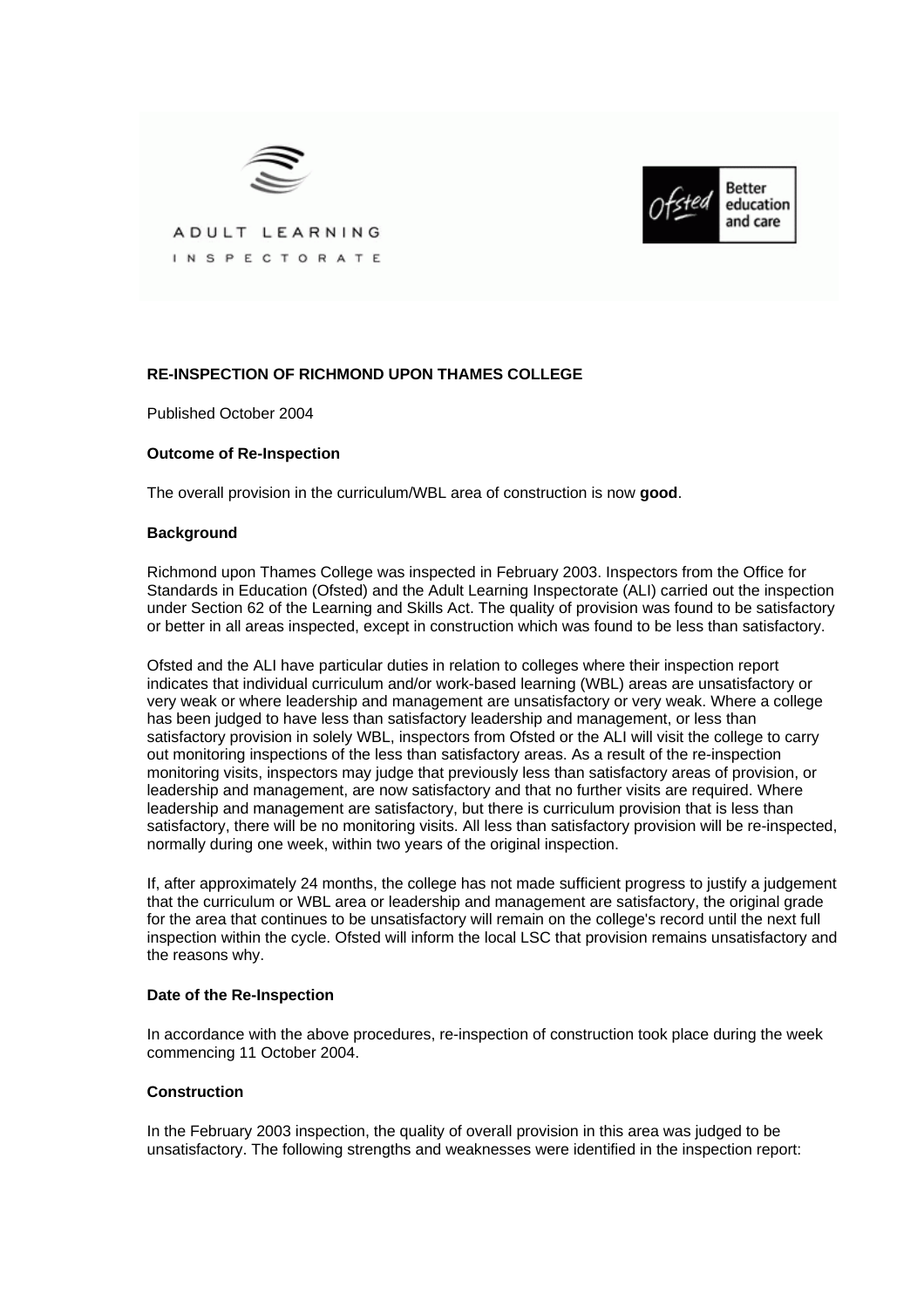### **Strengths**

- high pass and progression rates on technician courses
- good practical work by learners
- effective school links programme

#### **Weaknesses**

- slow progress made by learners on NVQ programmes
- inadequate practical training resources
- gaps in the range of provision
- unsatisfactory management of construction provision.

Following the re-inspection inspectors judged that progress has been made in addressing the above weaknesses. The overall provision in this area is now **good**.

The college has introduced a suitable range of programmes, from craft courses at entry level to intermediate construction awards in brickwork, painting and decorating and wood occupations and the technical certificate in plumbing. These qualifications have largely replaced poorly performing NVQ provision.

A very high proportion of teaching is now good or better. Lessons effectively involve a wide range of teaching styles and encourage high levels of student activity in meeting challenging learning goals. Students' practical work is of a consistently high standard. Key skills are taught well in a vocational context. Retention is satisfactory. However, student punctuality still remains poor and this restricts and disrupts learning. Pass rates on the newly introduced programmes are high. They are also now good on AVCE and NVQ level one. However, pass rates for the small number of remaining students on NVQ level two and three programmes continued to be very poor in 2003/4. Framework completion by modern apprentices is also extremely low, though this is also a small part of college provision.

Curriculum management is now good. The college has undertaken considerable investment in new and refurbished buildings. A new bricklaying workshop is operational and there are improvements in plumbing facilities. Carpentry students have more workspace.